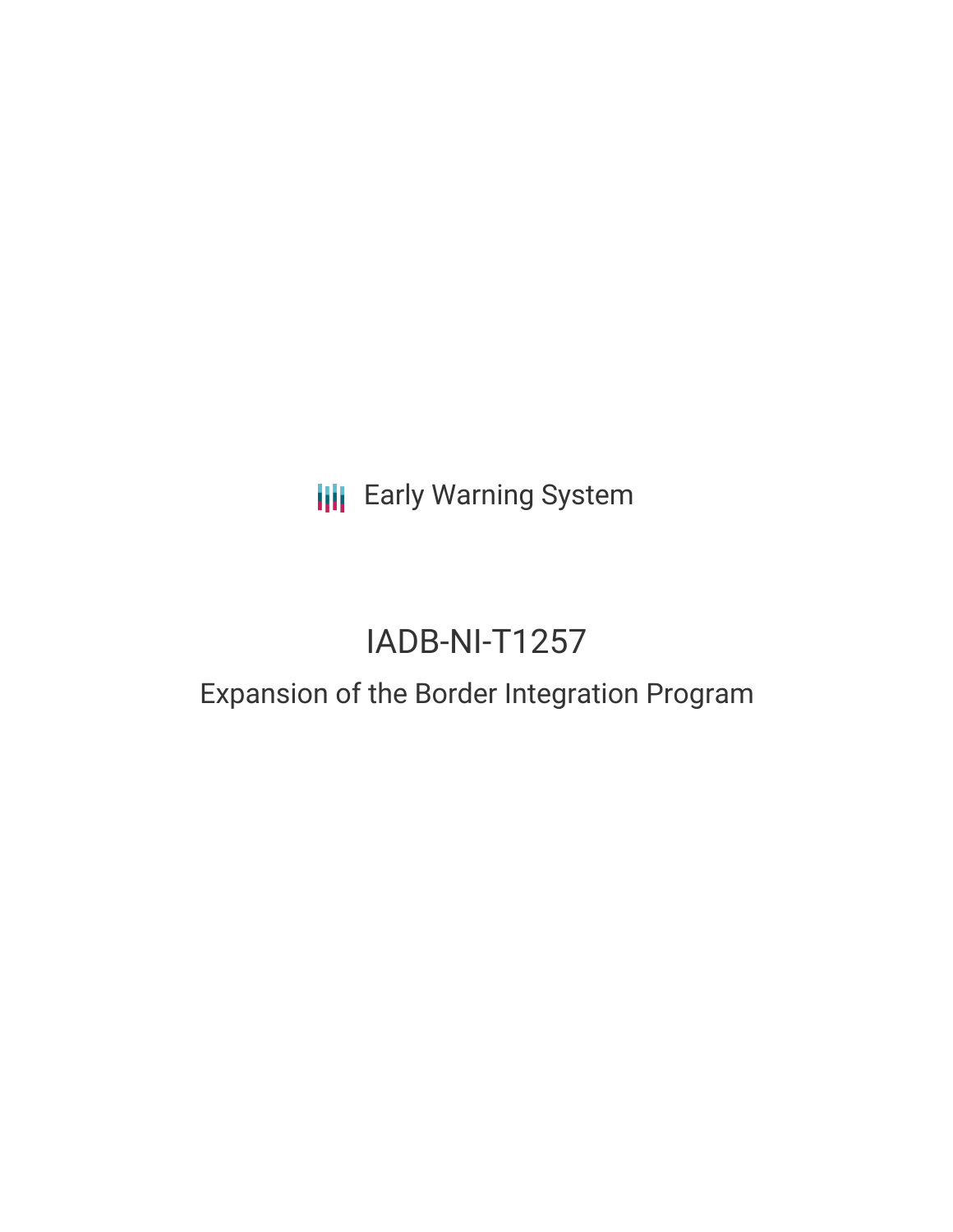### **Quick Facts**

| <b>Countries</b>               | Nicaragua                                                            |
|--------------------------------|----------------------------------------------------------------------|
| <b>Specific Location</b>       | Border crossings of El Espino and Las Manos and border with Honduras |
| <b>Financial Institutions</b>  | Inter-American Development Bank (IADB)                               |
| <b>Status</b>                  | Active                                                               |
| <b>Bank Risk Rating</b>        | С                                                                    |
| <b>Voting Date</b>             | 2018-12-04                                                           |
| <b>Borrower</b>                | Government of Nicaragua                                              |
| <b>Sectors</b>                 | Industry and Trade, Infrastructure                                   |
| <b>Investment Type(s)</b>      | Grant                                                                |
| <b>Investment Amount (USD)</b> | $$0.20$ million                                                      |
| <b>Project Cost (USD)</b>      | $$0.40$ million                                                      |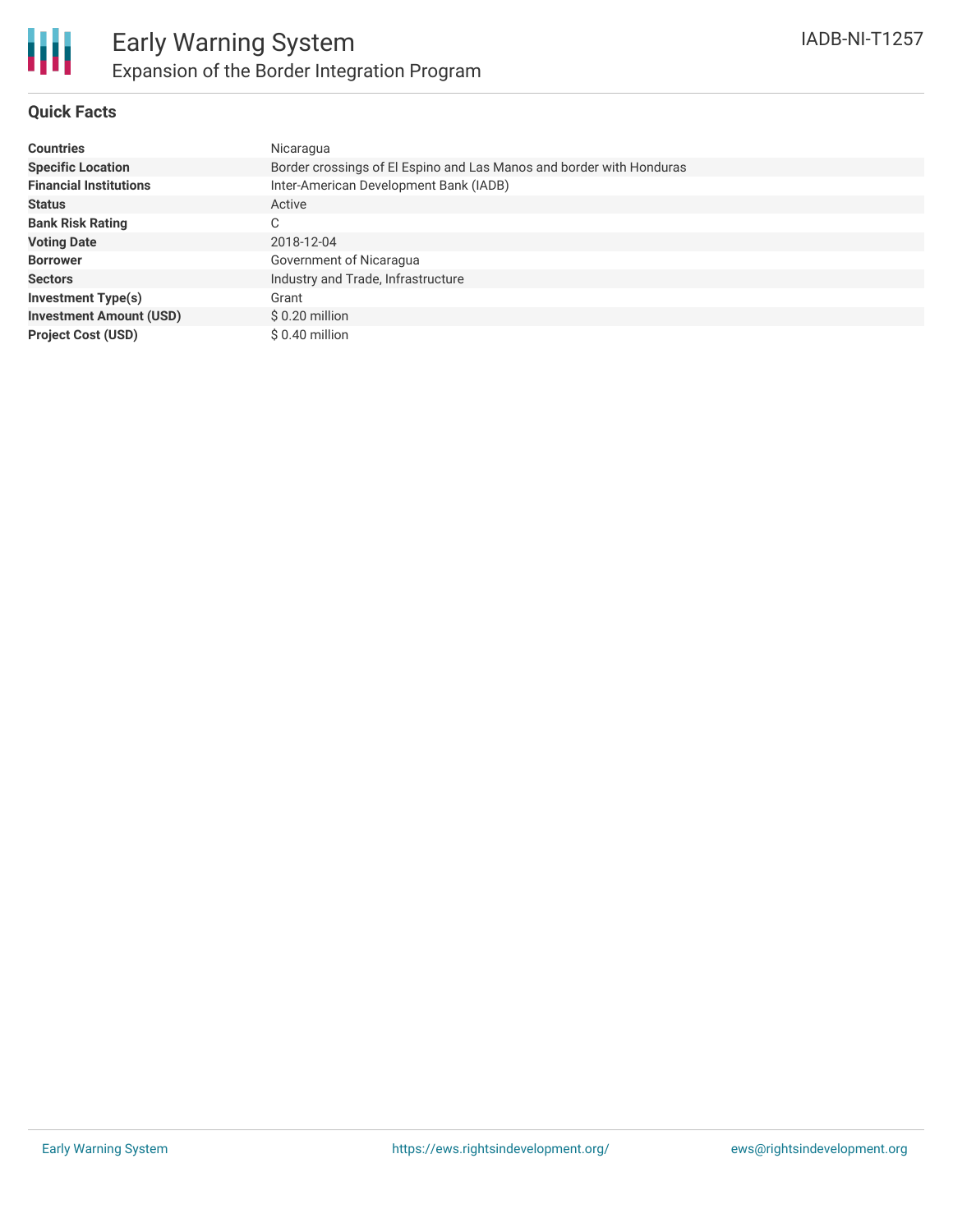

### **Project Description**

According to the bank, the objective of the project is to support the strengthening of the competitiveness of Nicaragua's external trade by modernizing the land border crossings of El Espino and Las Manos on the border with Honduras, providing them with infrastructure, systems and equipment. Strengthen the transport infrastructure, which guarantees the permanent connection of the productive sectors to the domestic and export markets, with special emphasis on the Mesoamerican region.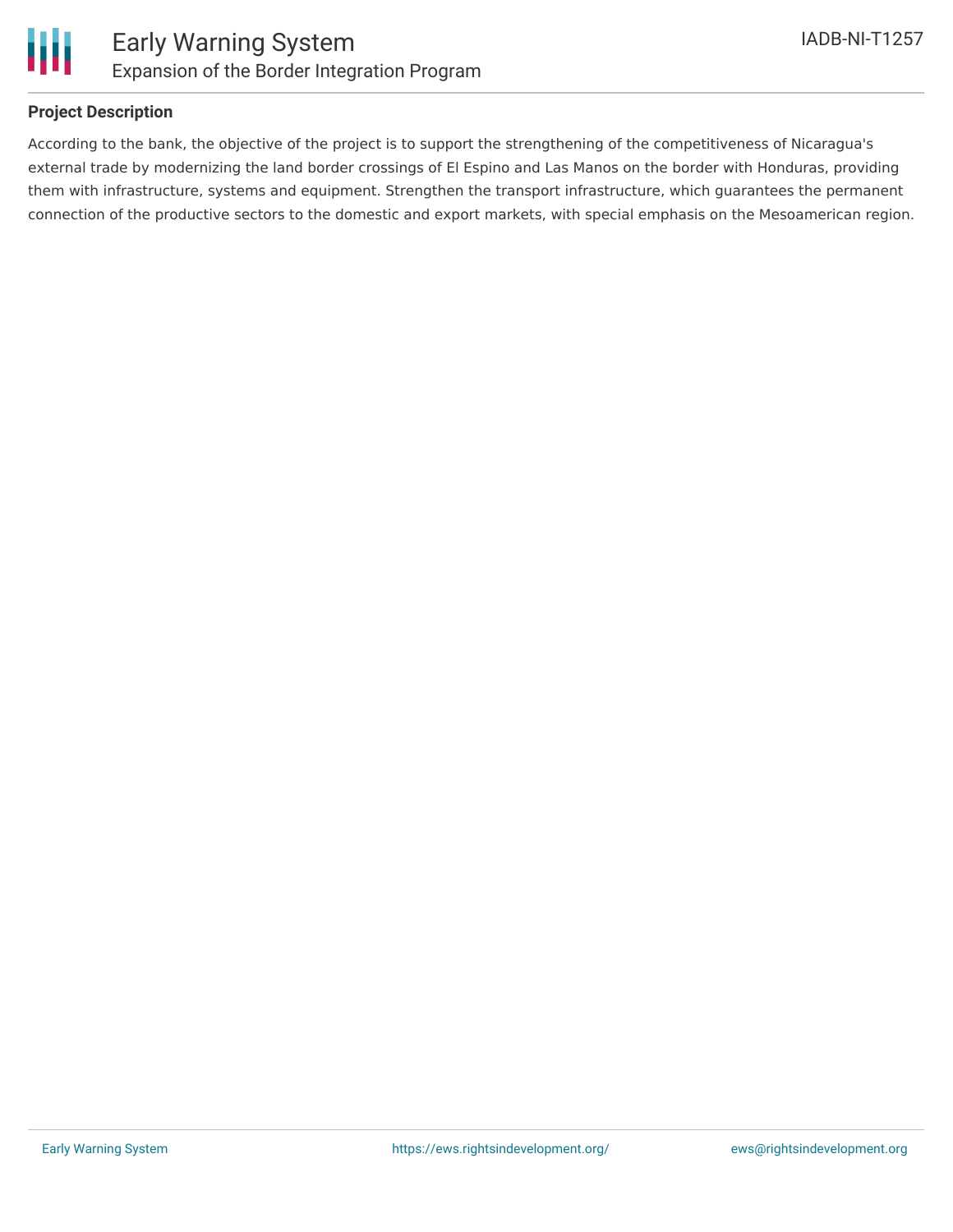

### Early Warning System Expansion of the Border Integration Program

### **Investment Description**

• Inter-American Development Bank (IADB)